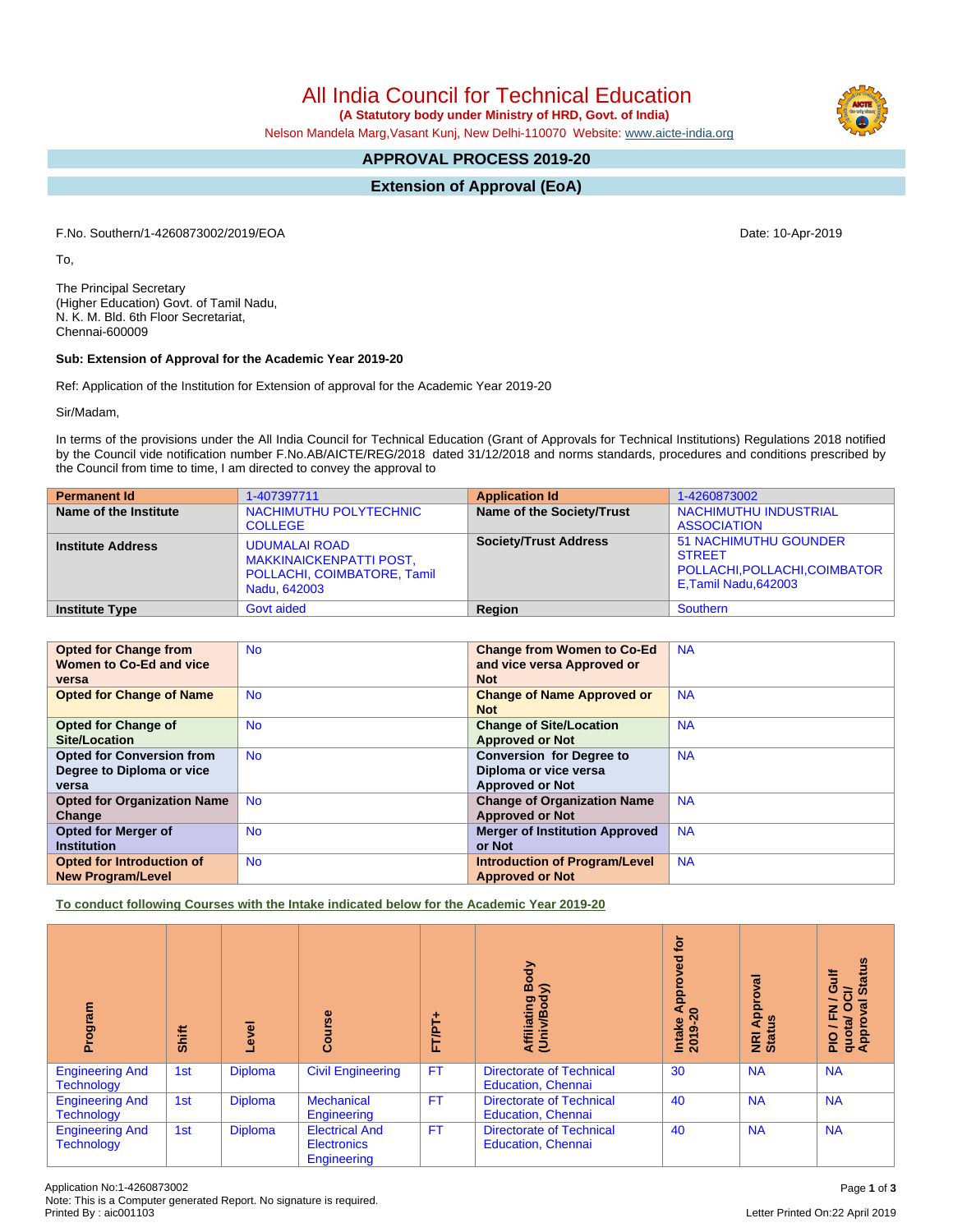| <b>Engineering And</b><br><b>Technology</b> | 1st | <b>Diploma</b>         | <b>Electronics &amp;</b><br>Communication<br>Engg          | <b>FT</b> | <b>Directorate of Technical</b><br><b>Education, Chennai</b> | 40 | <b>NA</b> | <b>NA</b> |  |
|---------------------------------------------|-----|------------------------|------------------------------------------------------------|-----------|--------------------------------------------------------------|----|-----------|-----------|--|
| <b>Engineering And</b><br><b>Technology</b> | 1st | <b>Diploma</b>         | <b>Textile Technology</b>                                  | <b>FT</b> | <b>Directorate of Technical</b><br><b>Education, Chennai</b> | 40 | <b>NA</b> | <b>NA</b> |  |
| <b>Engineering And</b><br><b>Technology</b> | 1st | <b>Diploma</b>         | Automobile<br>Engineering                                  | <b>FT</b> | <b>Directorate of Technical</b><br><b>Education, Chennai</b> | 40 | <b>NA</b> | <b>NA</b> |  |
| <b>Engineering And</b><br><b>Technology</b> | 1st | <b>Diploma</b>         | <b>Refrigeration &amp; Air</b><br>Conditioning             | <b>FT</b> | <b>Directorate of Technical</b><br><b>Education, Chennai</b> | 30 | <b>NA</b> | <b>NA</b> |  |
| <b>Engineering And</b><br><b>Technology</b> | 1st | <b>Diploma</b>         | Computer<br>Engineering                                    | <b>FT</b> | <b>Directorate of Technical</b><br><b>Education, Chennai</b> | 30 | <b>NA</b> | <b>NA</b> |  |
| <b>Engineering And</b><br><b>Technology</b> | 1st | <b>Diploma</b>         | Printing<br><b>Technology</b>                              | <b>FT</b> | <b>Directorate of Technical</b><br><b>Education, Chennai</b> | 30 | <b>NA</b> | <b>NA</b> |  |
| <b>Engineering And</b><br><b>Technology</b> | 1st | <b>Diploma</b>         | Instrumentation<br><b>And Control</b><br>Engineering       | <b>FT</b> | <b>Directorate of Technical</b><br><b>Education, Chennai</b> | 30 | <b>NA</b> | <b>NA</b> |  |
| <b>Engineering And</b><br><b>Technology</b> | 1st | Diploma                | <b>Mechanical</b><br>Engineering<br>(Sandwich)             | <b>FT</b> | <b>Directorate of Technical</b><br><b>Education, Chennai</b> | 30 | <b>NA</b> | <b>NA</b> |  |
| <b>Engineering And</b><br><b>Technology</b> | 1st | <b>Diploma</b>         | <b>Mechanical</b><br>Engineering                           | <b>FT</b> | <b>Directorate of Technical</b><br><b>Education, Chennai</b> | 60 | <b>NA</b> | <b>NA</b> |  |
| <b>Engineering And</b><br><b>Technology</b> | 1st | <b>Diploma</b>         | <b>Electronics &amp;</b><br>Communication<br>Engg          | <b>FT</b> | <b>Directorate of Technical</b><br><b>Education, Chennai</b> | 60 | <b>NA</b> | <b>NA</b> |  |
| <b>Engineering And</b><br><b>Technology</b> | 1st | <b>Diploma</b>         | <b>Electrical And</b><br><b>Electronics</b><br>Engineering | <b>FT</b> | <b>Directorate of Technical</b><br><b>Education, Chennai</b> | 60 | <b>NA</b> | <b>NA</b> |  |
| <b>Engineering And</b><br><b>Technology</b> | 1st | <b>Diploma</b>         | Automobile<br><b>Engineering</b>                           | <b>FT</b> | <b>Directorate of Technical</b><br><b>Education, Chennai</b> | 60 | <b>NA</b> | <b>NA</b> |  |
| <b>Engineering And</b><br><b>Technology</b> | 1st | <b>Diploma</b>         | <b>Civil Engineering</b>                                   | <b>FT</b> | <b>Directorate of Technical</b><br><b>Education, Chennai</b> | 60 | <b>NA</b> | <b>NA</b> |  |
| <b>Engineering And</b><br><b>Technology</b> | 1st | Post<br><b>Diploma</b> | Automobile<br>Engineering                                  | <b>FT</b> | <b>Directorate of Technical</b><br><b>Education, Chennai</b> | 20 | <b>NA</b> | <b>NA</b> |  |
| <b>Engineering And</b><br><b>Technology</b> | 1st | <b>Diploma</b>         | <b>Electrical And</b><br>Electronics<br>Engineering        | PT        | <b>Directorate of Technical</b><br><b>Education, Chennai</b> | 60 | <b>NA</b> | <b>NA</b> |  |
| <b>Engineering And</b><br><b>Technology</b> | 1st | <b>Diploma</b>         | <b>Mechanical</b><br>Engineering                           | PT        | <b>Directorate of Technical</b><br><b>Education, Chennai</b> | 60 | <b>NA</b> | <b>NA</b> |  |

+FT –Full Time,PT-Part Time

In case of any differences in content in this Computer generated Extension of Approval Letter, the content/information as approved by the Executive Council / General Council as available on the record of AICTE shall be final and binding.

Strict compliance of Anti-Ragging Regulation: - Approval is subject to strict compliance of provisions made in AICTE Regulation notified vide F. No. 37-3/Legal/AICTE/2009 dated July 1, 2009 for Prevention and Prohibition of Ragging in Technical Institutions. In case Institution fails to take adequate steps to Prevent Ragging or fails to act in accordance with AICTE Regulation or fails to punish perpetrators or incidents of Ragging, it will be liable to take any action as defined under clause 9(4) of the said Regulation.

## **It is mandatory to comply all the essential requirements as given in APH 2019-20(appendix 6)**

NOTE: If the State Government / UT / DTE / DME has a reservation policy for admission in Technical Education Institutes and the same is applicable to Private & Self-financing Technical Institutions, then the State Government / UT/ DTE / DME shall ensure that 10 % of Reservation for EWS would be operational from the Academic year 2019-20 without affecting the percentage reservations of SC/ST/OBC/General . However, this would not be applicable in the case of Minority Institutions referred to the clause (1) of Article 30 of **Constitution of India.**

> **Prof. A.P Mittal Member Secretary, AICTE**